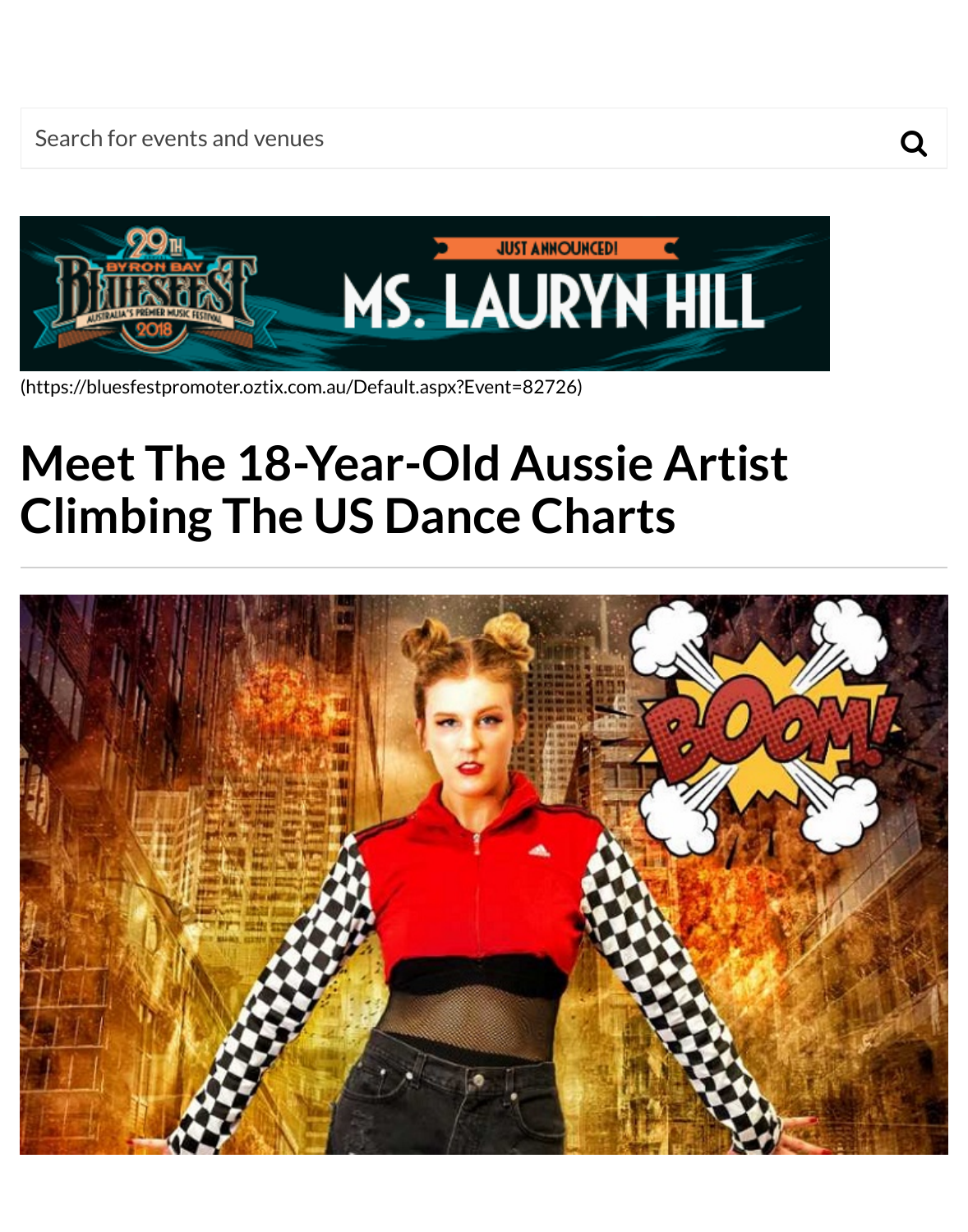Since then, the song, produced by Jackie Boyz (Justin Bieber, Chris Brown), has stayed strong on the Songs (http://themusic.com.au/edit/?a=resource/update&id=820398&parent=85&context\_key=w currently sits at #13 after jumping up six spots from last week.

Perry, who currently lives between Sydney and LA where she is working on a debut album, now sits [with some huge names such as Taylor Swift, Bruno Mars and P!nk.](http://themusic.com.au/edit/?a=resource/update&id=820398&parent=85&context_key=web)

Speaking to *The Music*, Perry said she was elated to see *Boom* hit the global chart.

"I was so stoked to see all the work that my team and I put in pay off in such a positive way," Perry saing."

"I wanted success for this song not only for myself but also for all the people that supported me and through this process.

"My heart was so full and to be honest, I just want to fly the Aussie flag and make my country proud."

Given that the song climbed up a few spots this past week, there's every chance Boom could crack t even make a play for #1.

"Well, I've definitely thought about it, I mean number one is the dream but even top ten is an incred itself," Perry said.

"I'm really not expecting anything other than the hope that people vibe out to it and take something music."

# read more: Emily perry cracks top ten of us da chart

(http://themusic.com.au/news/all/2017/11/03 [year](http://themusic.com.au/news/all/2017/11/03/18-year-old-aussie-artist-bursts-into-top-ten-of-us-dance-chart/)-[old](http://themusic.com.au/news/all/2017/11/03/18-year-old-aussie-artist-bursts-into-top-ten-of-us-dance-chart/)-[aussie](http://themusic.com.au/news/all/2017/11/03/18-year-old-aussie-artist-bursts-into-top-ten-of-us-dance-chart/)-[artist](http://themusic.com.au/news/all/2017/11/03/18-year-old-aussie-artist-bursts-into-top-ten-of-us-dance-chart/)-[bursts](http://themusic.com.au/news/all/2017/11/03/18-year-old-aussie-artist-bursts-into-top-ten-of-us-dance-chart/)-[into](http://themusic.com.au/news/all/2017/11/03/18-year-old-aussie-artist-bursts-into-top-ten-of-us-dance-chart/)-[top](http://themusic.com.au/news/all/2017/11/03/18-year-old-aussie-artist-bursts-into-top-ten-of-us-dance-chart/)-[ten](http://themusic.com.au/news/all/2017/11/03/18-year-old-aussie-artist-bursts-into-top-ten-of-us-dance-chart/)-[of](http://themusic.com.au/news/all/2017/11/03/18-year-old-aussie-artist-bursts-into-top-ten-of-us-dance-chart/)dance-chart/)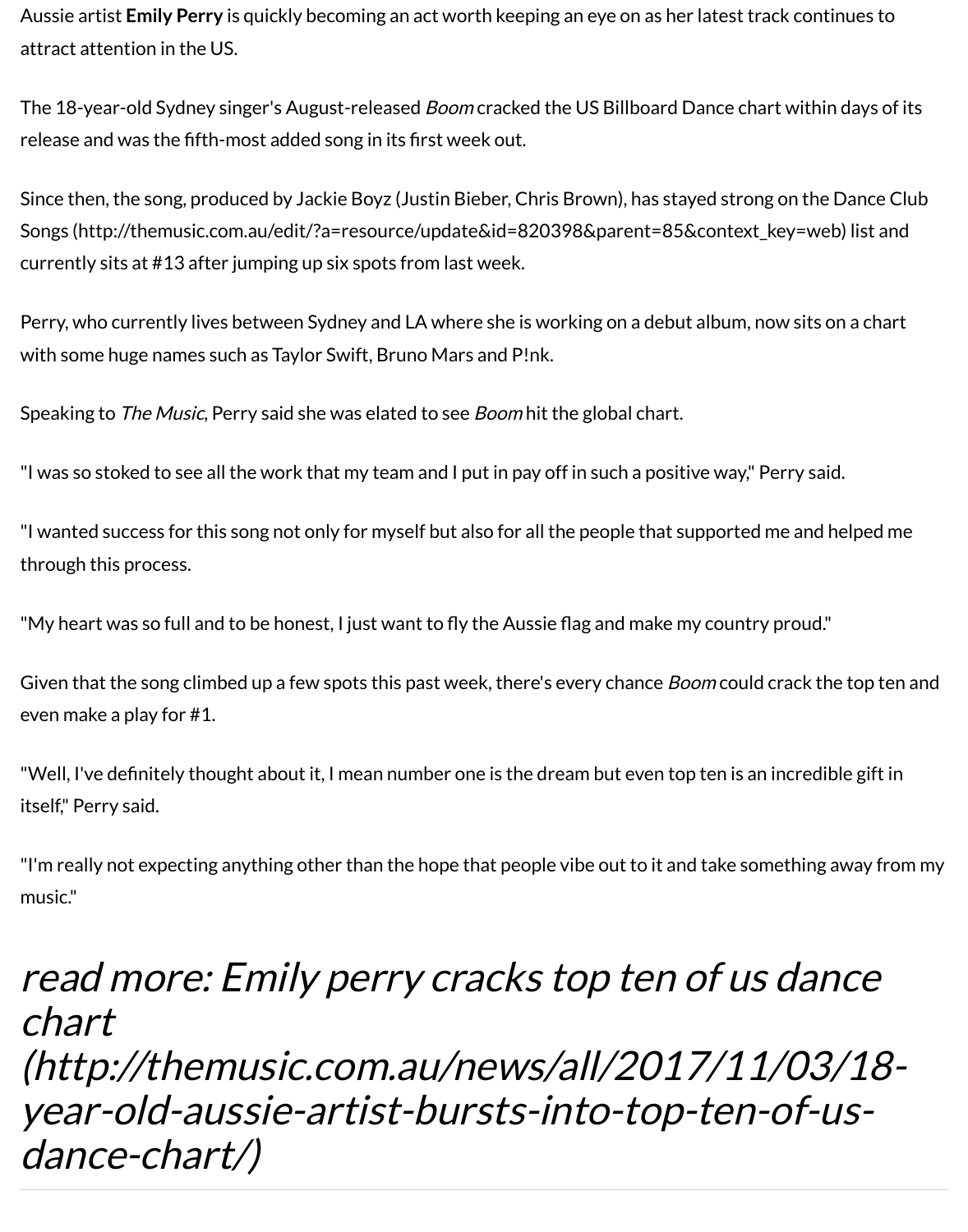York this coming January.

Perry added there are "definitely some talks" about upcoming tour dates in Australia and the US which will commence after her Grammy gig.

Perry will follow up the success of *Boom* with a new single due out in December.

To stay up to date with Perry's future movements, check out her official website (http://www.emily



### **RECOMMENDS**



#### THE IRON MAIDENS (HTTPS://WWW.OZTIX.COM.AU/EVENTGUIDE/? Q=THE+IRON+MAIDENS)

30th May - 3rd June

(https://www.oztix.com.au/eventguide/? On Tour

q=the+iron+maidens)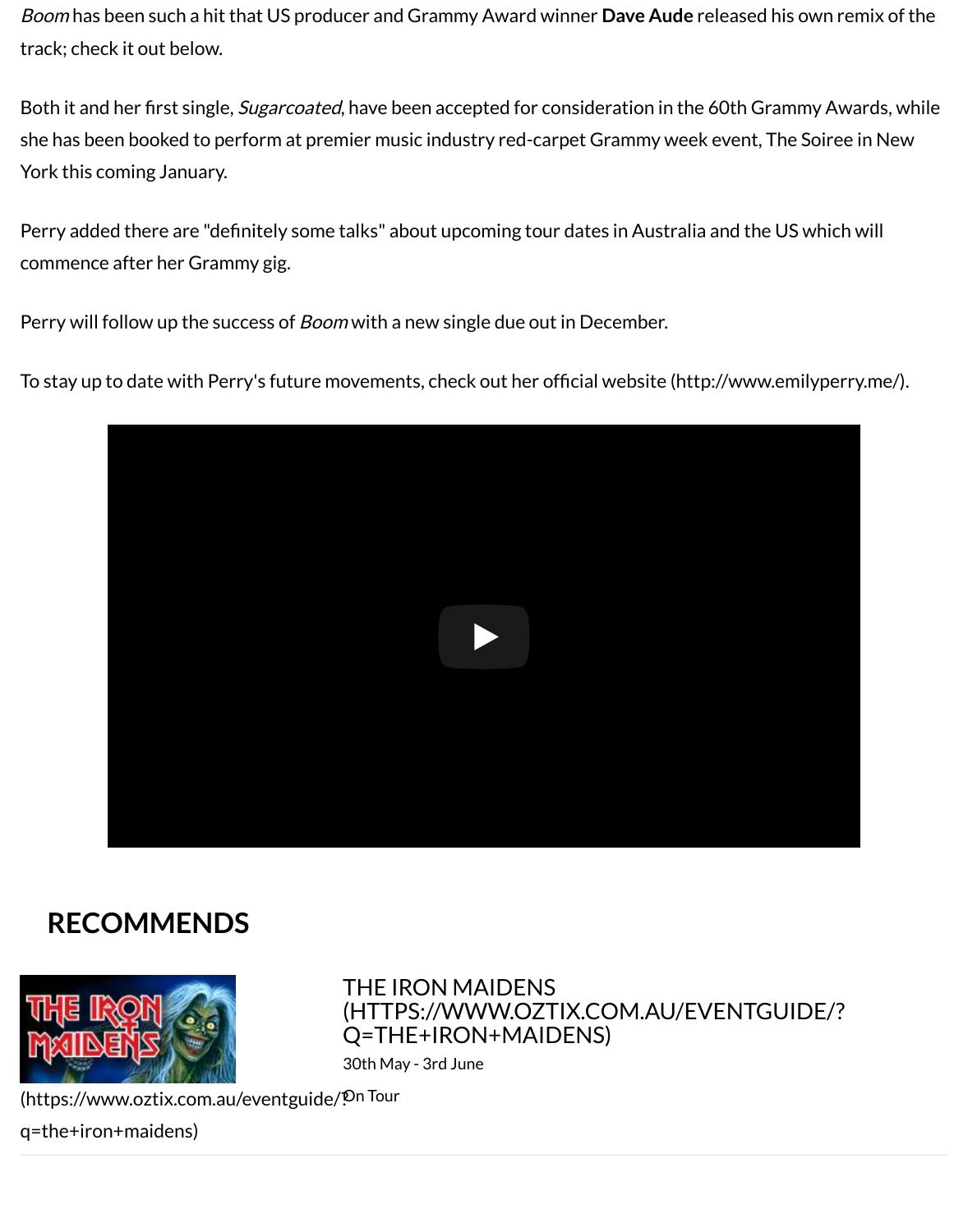

#### PLUDO (HTTPS://WWW.OZTIX.COM.AU/EVEN Q=PLUDO)

2nd March - 7th April

On Tour

[\(https://www.oztix.com.au/eventguide/?](https://www.oztix.com.au/eventguide/?q=bad+manners)

q=pludo)



#### [THE CONTORTIONIST](https://www.oztix.com.au/eventguide/?q=pludo) (HTTPS://WWW.OZTIX.COM.AU/EVENTGUIDE/? Q=THE+CONTORTIONIST)

2nd - 6th May

[\(https://www.oztix.com.au/eventguide/?](https://www.oztix.com.au/eventguide/?q=pludo) On Tour

q=the+contortionist)



ALLDAY (HTTPS://WWW.OZTIX.COM.AU/EVEN Q=ALLDAY)

23rd February - 29th March

On Tour

[\(https://www.oztix.com.au/eventguide/?](https://www.oztix.com.au/eventguide/?q=the+contortionist)

q=allday)

## **[STAFF PICKS](https://www.oztix.com.au/eventguide/?q=allday)**



#### SALIVA (HTTPS://WWW.OZTIX.COM.AU/EVEN Q=SALIVA)

14th - 18th February

On Tour

(https://www.oztix.com.au/eventguide/?

q=saliva)



#### [WE THE KINGS](https://www.oztix.com.au/eventguide/?q=saliva) (HTTPS://WWW.OZTIX.COM.AU/EVENTGUIDE/? Q=WE+THE+KINGS)

1st - 8th February

[\(https://www.oztix.com.au/eventguide/?](https://www.oztix.com.au/eventguide/?q=saliva) On Tour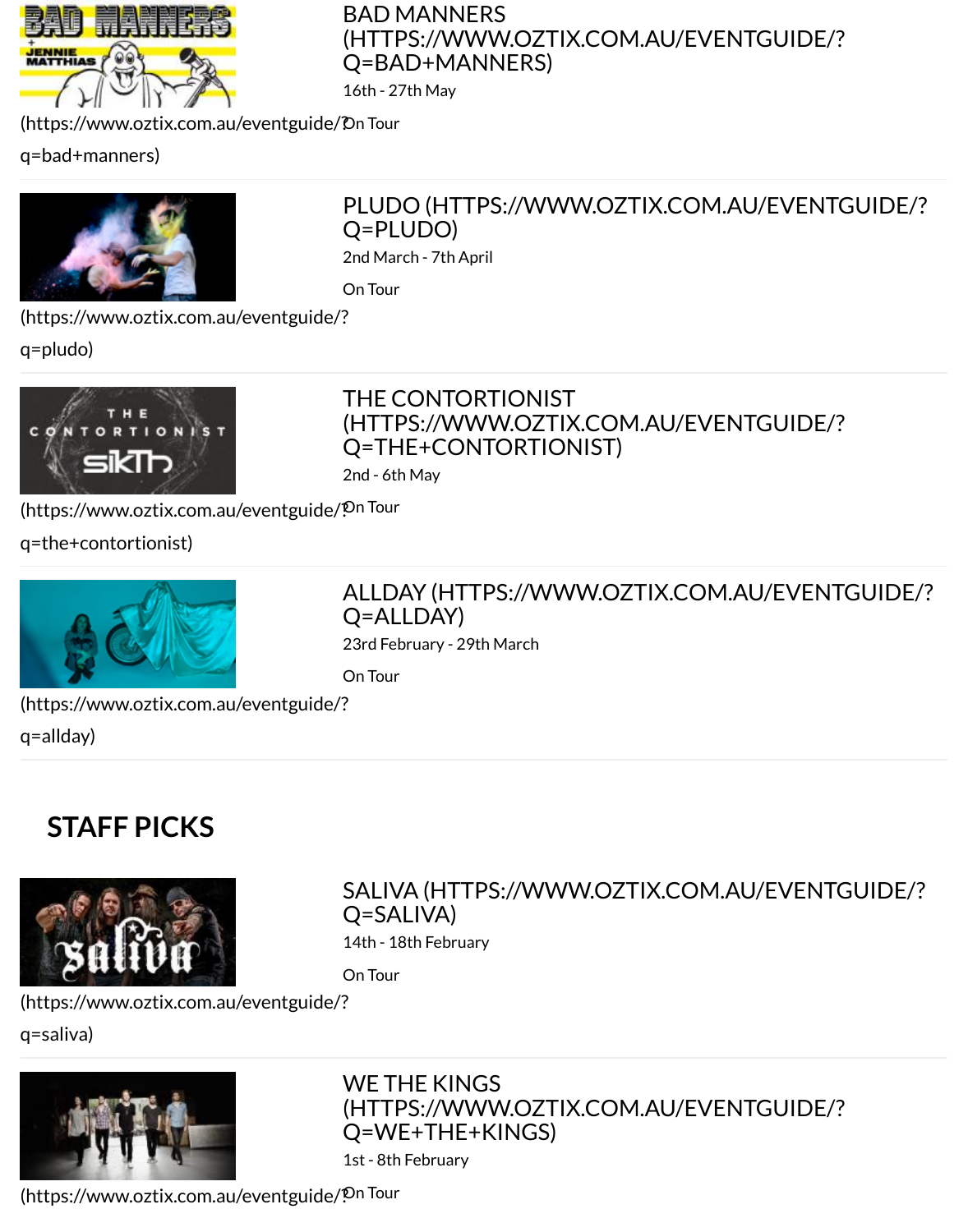[\(https://tickets.oztix.com.au/?](https://www.oztix.com.au/eventguide/?q=we+the+kings)

Event=83243)



#### [THE SMITH STREET BAND](https://tickets.oztix.com.au/?Event=83243) (HTTPS://WWW.OZTIX.COM.AU/EVENTGUIDE/? Q=THE+SMITH+STREET+BAND)

21st March - 5th May

[\(https://www.oztix.com.au/eve](https://tickets.oztix.com.au/?Event=83243)ntguide/? On Tour

q=the+smith+street+band)



HORRORSHOW [\(HTTPS://WWW.OZTIX.COM.AU/EVENTGUIDE/?](https://www.oztix.com.au/eventguide/?q=the+smith+street+band) Q=HORRORSHOW)

12th April -12th May

[\(https://www.oztix.com.au/eventguide/?](https://www.oztix.com.au/eventguide/?q=the+smith+street+band) On Tour

q=horrorshow)



#### BLEEDING KNEES CLUB [\(HTTPS://WWW.OZTIX.COM.AU/EVENTGUIDE/?](https://www.oztix.com.au/eventguide/?q=horrorshow) Q=BLEEDING+KNEES+CLUB)

28th March - 5th April

[\(https://www.oztix.com.au/eventguide/?](https://www.oztix.com.au/eventguide/?q=horrorshow) On Tour

q=bleeding+knees+club)



CROOKED COLOURS [\(HTTPS://WWW.OZTIX.COM.AU/EVENTGUIDE/?](https://www.oztix.com.au/eventguide/?q=bleeding+knees+club) Q=CROOKED+COLOURS)

7th - 15th April

[\(https://www.oztix.com.au/eventguide/?](https://www.oztix.com.au/eventguide/?q=bleeding+knees+club) On Tour q=crooked+colours)

## **HOT ONES**

[IN HEARTS WAKE - BYRON BA](https://www.oztix.com.au/eventguide/?q=crooked+colours)Y (HTTPS://TICKETS.OZTIX.COM.AU/? EVENT=79676&UTM\_SOURCE=OZTIX&UTM\_MEDIUM=WEBSITE)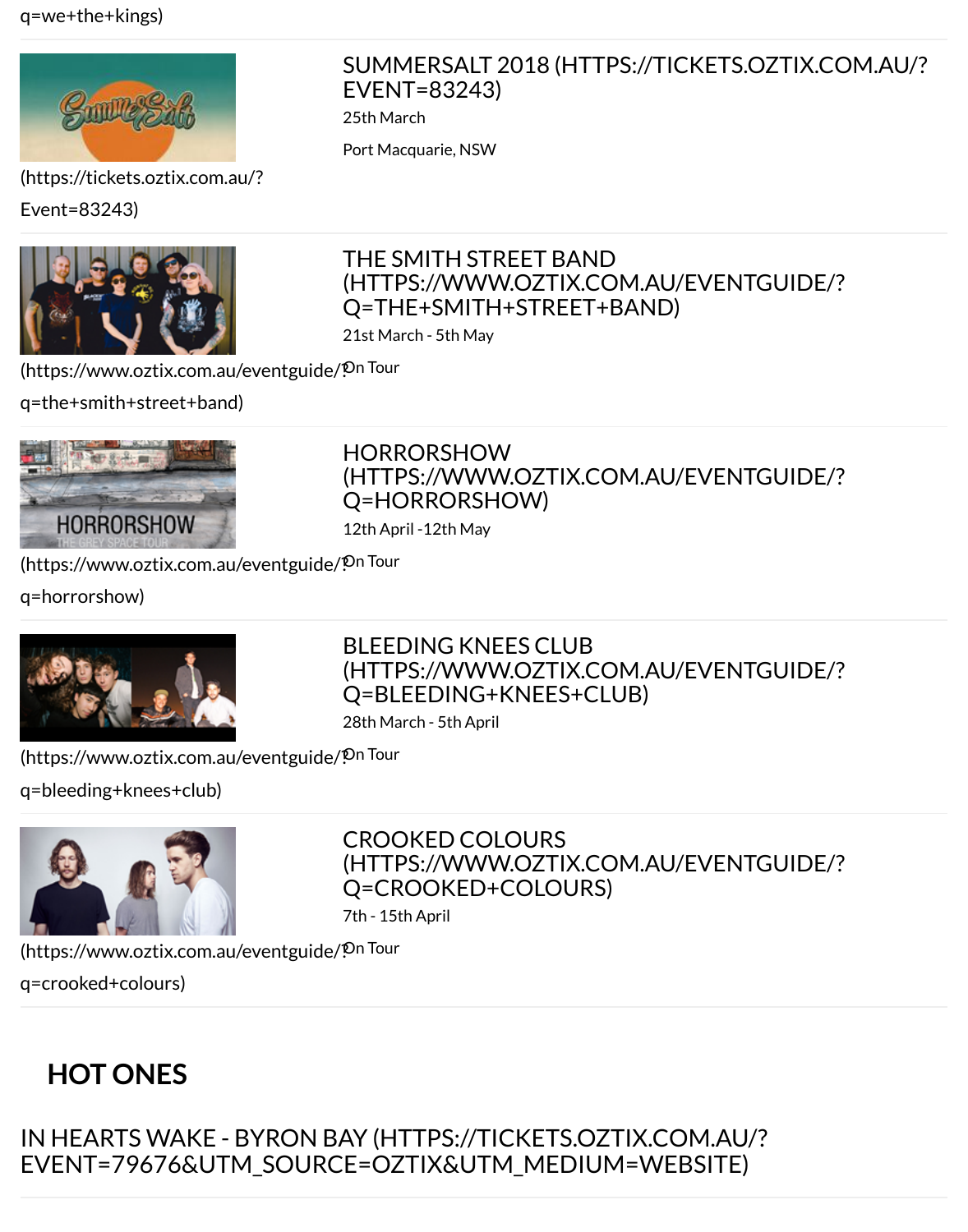P.O.D. (USA) [\(/EVENTGUIDE/?Q=P.O.D. \(USA\)\)](https://www.oztix.com.au/eventguide/?q=sarah%20blasko)

SUICIDAL TENDENCIES [\(/EVENTGUIDE/?Q=SUICIDAL TENDENCIES\)](https://www.oztix.com.au/eventguide/?q=thundamentals)

#### UNWRITTEN LAW [\(/EVENTGUIDE/?Q=UNWRITTEN LAW\)](https://www.oztix.com.au/eventguide/?q=the%20smith%20street%20band)

WILLOW BEATS - NEWCASTLE [\(HTTPS://TICKETS.OZTIX.COM.AU/?](https://www.oztix.com.au/eventguide/?q=p.o.d.%20(usa)) [EVENT=81576&UTM\\_SOURCE=OZTIX&UTM\\_MEDIUM=WEBSITE\)](https://www.oztix.com.au/eventguide/?q=suicidal%20tendencies)

BAD MANNERS (UK) [\(/EVENTGUIDE/?Q=BAD MANNERS \(UK\)\)](https://www.oztix.com.au/eventguide/?q=unwritten%20law)

ANGUS & JULIA STONE [\(/EVENTGUIDE/?Q=ANGUS & JULIA STONE\)](https://tickets.oztix.com.au/?Event=81576&utm_source=Oztix&utm_medium=Website)

### **[JUST ANNOUNCED](https://www.oztix.com.au/eventguide/?q=bad%20manners%20(uk))**

[NEW YEARS DAY 2019 \(HTTP://TICKETS.OZTIX.COM.AU/?EVENT=83490\)](https://www.oztix.com.au/eventguide/?q=angus%20&%20julia%20stone)

Eatons Hill Hotel - Outdoors (http://tickets.oztix.com.au/?Event=83490)

#### SCARECROW - THE MELLENCAMP SHOW (HTTP://TICKETS.OZTIX.COM.AU/? EVENT=83114)

Sandbelt Club Hotel (http://tickets.oztix.com.au/?Event=83114)

#### [THE EAGLES STORY \(HTTP://TICKETS.OZTIX.COM.AU/?EVENT=83112\)](http://tickets.oztix.com.au/?Event=83490)

Sandbelt Club Hotel (http://tickets.oztix.com.au/?Event=83112)

#### [80S V 90S - THE BATTLE OF THE DECADES \(HTTP://TICKETS.OZTIX.COM.AU/?](http://tickets.oztix.com.au/?Event=83114) EVENT=83398)

The Gov - Main Room (http://tickets.oztix.com.au/?Event=83398)

#### [THE BAY CITY ROLLERS \(/EVENTGUIDE/?Q=THE BAY CITY ROLLERS\)](http://tickets.oztix.com.au/?Event=83112)

On Tour (/eventguide/?q=the bay city rollers)

#### [THE WHITLAMS 25TH ANNIVERSARY TOUR \(HTTP://TICKETS.OZTIX.COM.AU](http://tickets.oztix.com.au/?Event=83398)/? EVENT=83149)

The Triffid (http://tickets.oztix.com.au/?Event=83149)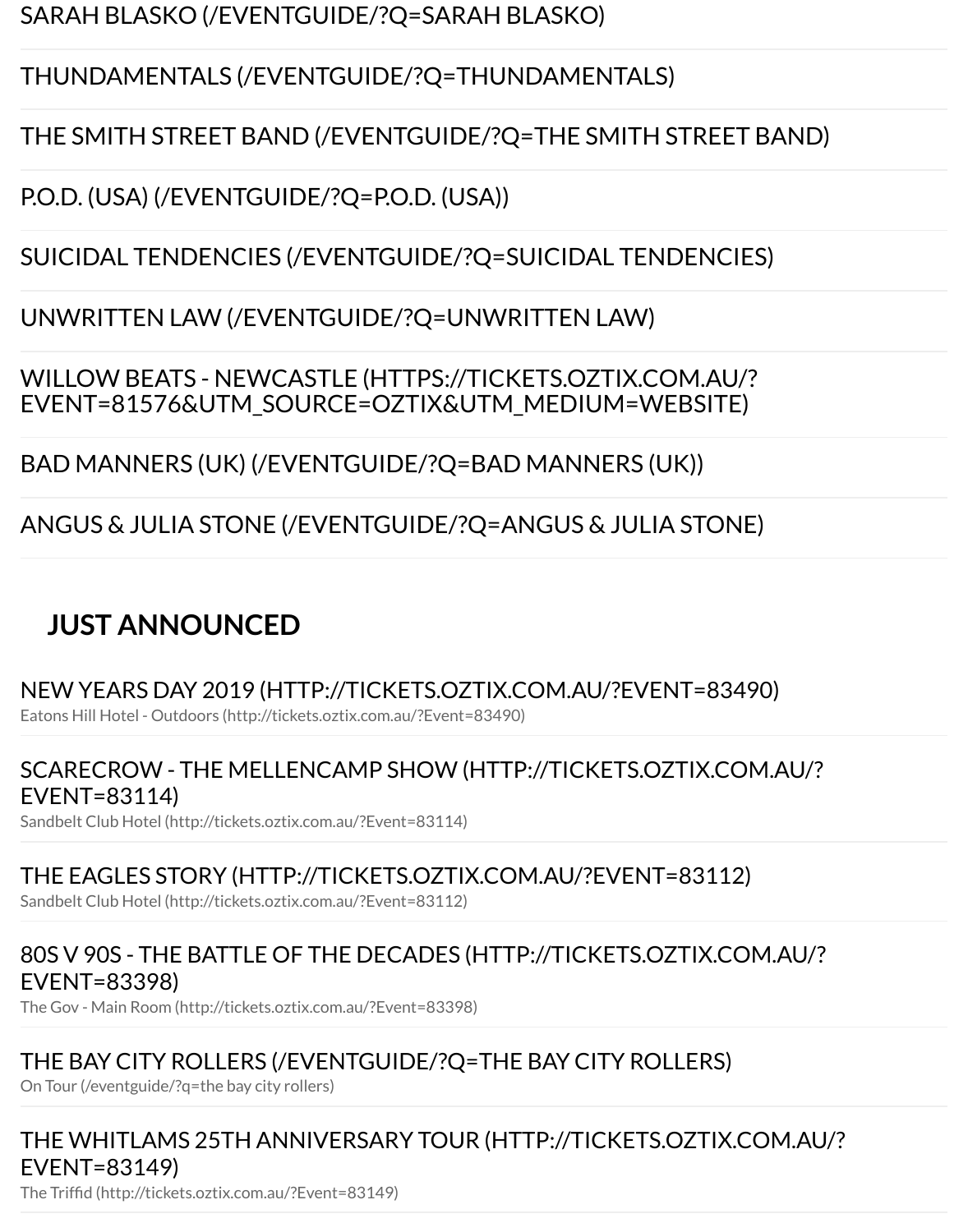#### [BAD MANNERS \(UK\) \(/EVENTGUIDE/?Q=BAD MANNERS \(UK\)\)](http://tickets.oztix.com.au/?Event=83246)

On Tour (/eventguide/?q=bad manners (uk))

#### [THUNDAMENTALS \(HTTP://TICKETS.OZTIX.COM.AU/?EVENT=83441\)](http://tickets.oztix.com.au/?Event=83568)

Granada Tavern (http://tickets.oztix.com.au/?Event=83441)

#### [JOSHUA RADIN \(USA\) \(/EVENTGUIDE/?Q=JOSHUA RADIN \(USA](https://www.oztix.com.au/eventguide/?q=bad%20manners%20(uk))))

On Tour (/eventguide/?q=joshua radin (usa))

#### [BAD MANNERS \(UK\) \(HTTP://TICKETS.OZTIX.COM.AU/?EVENT=82831](http://tickets.oztix.com.au/?Event=83441))

Theatre Royal, Castlemaine (http://tickets.oztix.com.au/?Event=82831)

#### [RUGBY LEAGUE THE MUSICAL - MAD MONDAYS - THE MID SEAS](https://www.oztix.com.au/eventguide/?q=joshua%20radin%20(usa))ON REVIEW (/EVENTGUIDE/?Q=RUGBY LEAGUE THE MUSICAL - MAD MONDAYS - THE M REVIEW)

On Tour [\(/eventguide/?q=rugby league the musical - mad mondays - the mid season review\)](http://tickets.oztix.com.au/?Event=82831)

#### RUBY BOOTS (/EVENTGUIDE/?Q=RUBY BOOTS)

On Tour (/eventguide/?q=ruby boots)

#### [SARAH BLASKO \(/EVENTGUIDE/?Q=SARAH BLASKO\)](https://www.oztix.com.au/eventguide/?q=rugby%20league%20the%20musical%20-%20mad%20mondays%20-%20the%20mid%20season%20review)

On Tour (/eventguide/?q=sarah blasko)

## **[CATEGORIES](https://www.oztix.com.au/eventguide/?q=ruby%20boots)**

[#Heavy Metal \(80\) \(/category/heavy-metal-music-/\)](https://www.oztix.com.au/eventguide/?q=sarah%20blasko) #Hip Hop (86) (/category/hip-hop-music-/)

#Punk (63) (/category/punk-music-/) #Indie (117) (/category/indie-music-/) #Country (65) (/category/country-music-/)

#Rock (369) (/category/rock-music-/) #POP (128) (/category/pop-music-/) #Alternative (147) (/category/alter

#Folk (85) (/category/folk-music-/) #Electronic (66) (/category/electronic-music-/)

#Australian Artists (262) (/category/australian-artists-music-/) #Music (224) (/category/music/)

[#Blues \(79\) \(/category/blues-music-/\)](https://www.oztix.com.au/category/heavy-metal-music-/) #Metal / Har[d Rock \(162\) \(/category/metal-hard-rock-mus](https://www.oztix.com.au/category/hip-hop-music-/)ic-/)

[#Acoustic \(66\) \(/category/acoustic-mu](https://www.oztix.com.au/category/punk-music-/)[sic-/\)](https://www.oztix.com.au/category/indie-music-/)

[MORE \(/CATEGORY/\)](https://www.oztix.com.au/category/electronic-music-/)